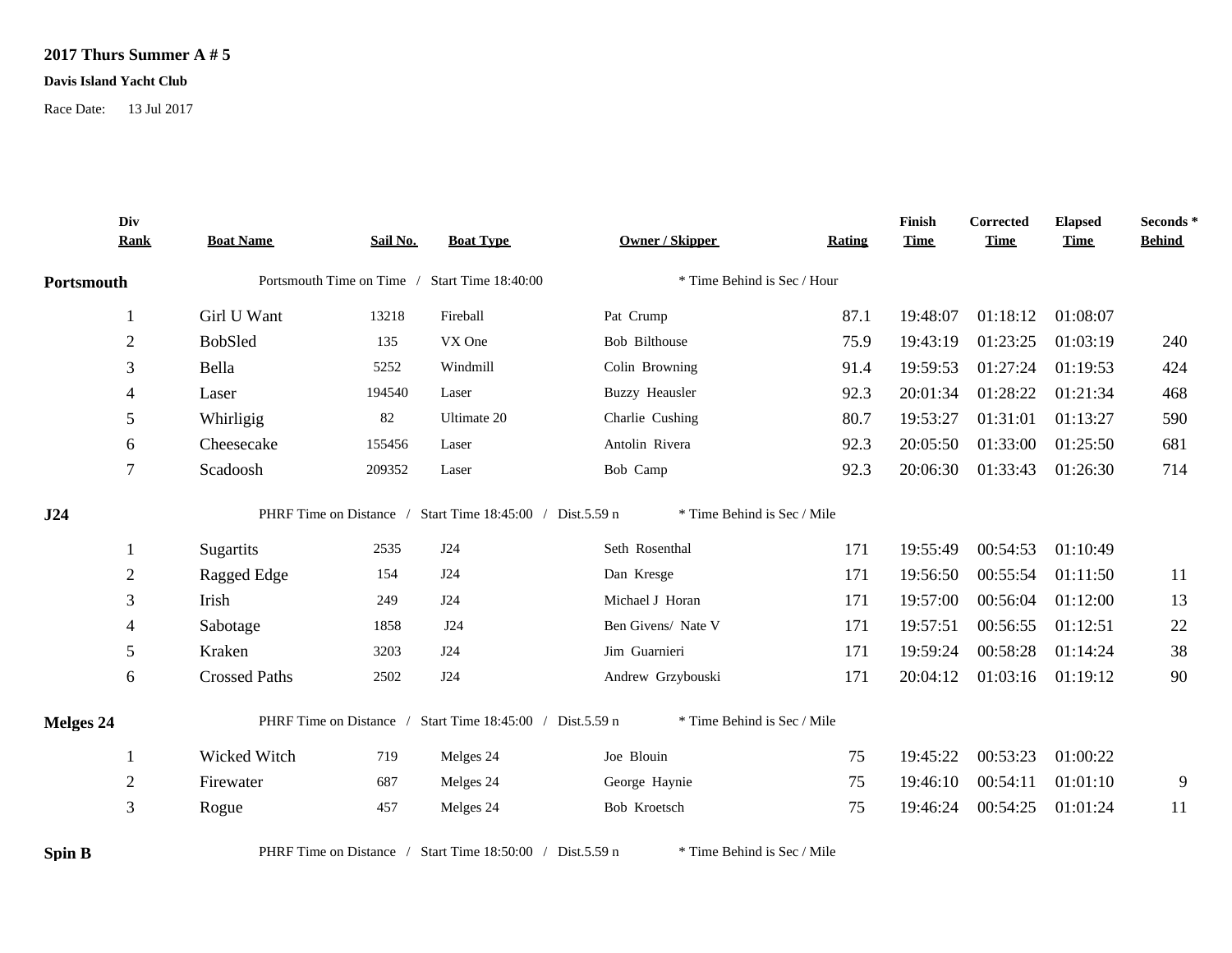| 1                    | Tenacity          |                 | 241   | Laser 28                                                  | Ken Hardy                   | 132 | 19:55:32 | 00:53:14          | 01:05:32 |                |
|----------------------|-------------------|-----------------|-------|-----------------------------------------------------------|-----------------------------|-----|----------|-------------------|----------|----------------|
| $\overline{2}$       | Privateer         |                 | 282   | S <sub>2</sub> 9.1                                        | Chris Jones                 | 132 | 19:59:23 | 00:57:05          | 01:09:23 | 41             |
| 3                    | Junior            |                 | 41186 | J27                                                       | Frank Selph                 | 123 | 19:58:50 | 00:57:22          | 01:08:50 | 44             |
| 4                    | Alliance B        |                 | 734   | Capri 30                                                  | Bob Glaser /Tom Barry       | 108 | 19:58:18 | 00:58:14          | 01:08:18 | 54             |
| 5                    | Meltemi           |                 | 40787 | S <sub>2</sub> 9.1                                        | Alex Korakis                | 132 | 20:00:51 | 00:58:33          | 01:10:51 | 57             |
| 6                    | Mojo              |                 | 532   | J22                                                       | Bob Touton                  | 177 | 20:06:06 | 00:59:37          | 01:16:06 | 69             |
| 7                    | Dr Bligh          |                 | 30    | S <sub>2</sub> 9.1                                        | Michael Maher               | 132 | 20:08:58 | 01:06:40          | 01:18:58 | 144            |
| AVE                  |                   | Son of A Sailor | 11    | Elliott 770                                               | Todd Saunders               | 111 | 00:00:19 |                   |          |                |
| Spin A               |                   |                 |       | PHRF Time on Distance / Start Time 18:55:00 / Dist.5.59 n | * Time Behind is Sec / Mile |     |          |                   |          |                |
|                      | No Limit          |                 | 39526 | Farr 395                                                  | Neal Burns                  | 42  | 19:52:32 | 00:53:37          | 00:57:32 |                |
| $\overline{2}$       | Alpha Dog         |                 | 83170 | Sr 33                                                     | Gordon Latrobe              | 63  | 19:54:42 | 00:53:50          | 00:59:42 | $\overline{2}$ |
| 3                    | Rocket            |                 | 48    | <b>J35</b>                                                | Tarry Grimsdale             | 72  | 19:58:44 | 00:57:02          | 01:03:44 | 37             |
| 4                    |                   | No Way Jose     | 42696 | <b>J35</b>                                                | Jose Suarezhoyos            | 72  | 20:01:53 | 01:00:11          | 01:06:53 | 70             |
| 5                    | Fire & Ice        |                 | 83198 | J105                                                      | George Cussins              | 81  | 20:03:55 | 01:01:22          | 01:08:55 | 83             |
| 6                    | Tampa Girl        |                 | 83242 | J120                                                      | Bill Terry                  | 54  | 20:03:01 | 01:02:59          | 01:08:01 | 101            |
| 7                    | Wired             |                 | 39511 | Farr 395                                                  | Achilles/ Brocks            | 42  | 20:12:36 | 01:13:41 01:17:36 |          | 215            |
| <b>Racer Cruiser</b> |                   |                 |       | PHRF Time on Distance / Start Time 19:00:00 / Dist.4.05 n | * Time Behind is Sec / Mile |     |          |                   |          |                |
| 1                    | Sacred Cow        |                 | 473   |                                                           | David German                | 72  | 19:46:25 | 00:41:33          | 00:46:25 |                |
| $\overline{c}$       | Wing It           |                 | 43620 | Irwin 39 Citation                                         | Mike Doyle                  | 126 | 19:56:11 | 00:47:41          | 00:56:11 | 91             |
| 3                    | Intrepid          |                 | 41227 | J40                                                       | Jeff Russo                  | 78  | 19:53:48 | 00:48:32          | 00:53:48 | 103            |
| 4                    | Javelina          |                 | 482   | Tartan 37                                                 | Ray Dunn                    | 108 | 19:56:15 | 00:48:58          | 00:56:15 | 110            |
| 5                    | Lunacy            |                 | 198   | Tartan 37                                                 | Dave Lorick                 | 135 | 20:00:54 | 00:51:47          | 01:00:54 | 152            |
| 6                    | <b>First Wind</b> |                 | 4951  | CSY 44                                                    | Art Cupp                    | 138 | 20:04:52 | 00:55:33          | 01:04:52 | 207            |
| 7                    | Hooloovoo         |                 | 63365 | C&C MK2                                                   | Fenn Giles                  | 138 | 20:10:19 | 01:01:00          | 01:10:19 | 288            |
| AVE                  |                   | Eagle's Wings   | 21004 | Tartan 34c                                                | <b>Bill Cooper</b>          | 174 | 00:00:19 |                   |          |                |
| Non Spin A           |                   |                 |       | PHRF Time on Distance / Start Time 19:00:00 / Dist.4.05 n | * Time Behind is Sec / Mile |     |          |                   |          |                |
|                      | <b>Boat</b>       |                 | 57    | Wavelength 24                                             | Larry Willis                | 180 | 19:51:08 | 00:38:59          | 00:51:08 |                |
| $\overline{c}$       | WT Flyer          |                 | 97    | Pearson Flyer                                             | Ullman/Bostick/ Young       | 153 | 19:51:55 | 00:41:35          | 00:51:55 | 39             |
| 3                    |                   | Another Road    | H100  | Heritage WIs                                              | Kevin Fouche                | 174 | 19:54:13 | 00:42:28          | 00:54:13 | 52             |